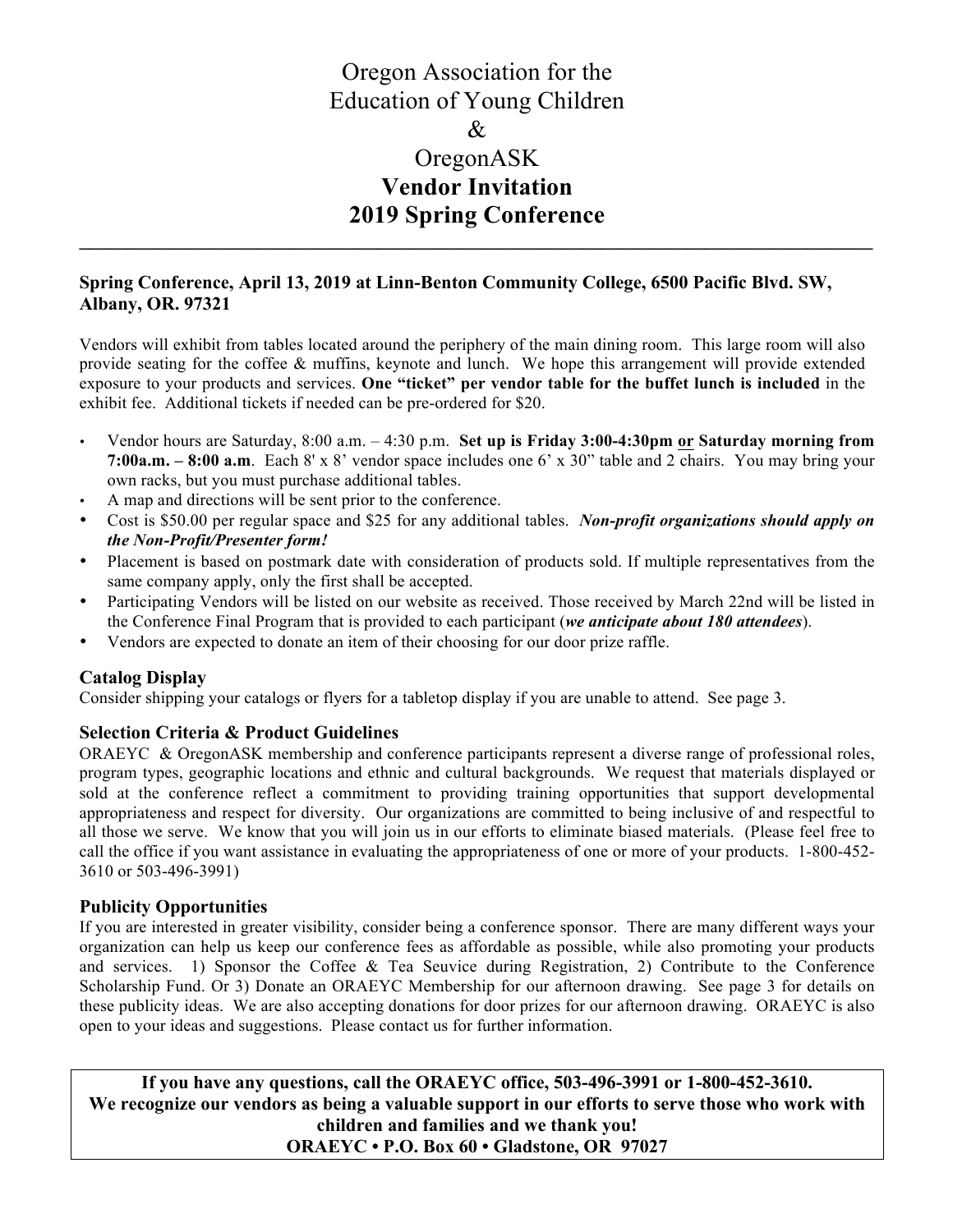# **CONTACT INFORMATION**

| Organization:<br>NOTE: (Write your organization's name as you wish it to appear in the program.)                                                                                           |  |  |  |  |              |
|--------------------------------------------------------------------------------------------------------------------------------------------------------------------------------------------|--|--|--|--|--------------|
|                                                                                                                                                                                            |  |  |  |  |              |
|                                                                                                                                                                                            |  |  |  |  |              |
| <b>Phone:</b> (                                                                                                                                                                            |  |  |  |  |              |
| <b>CHECK ALL THAT APPLY:</b>                                                                                                                                                               |  |  |  |  |              |
| Exhibit Space = \$50 for the 1 <sup>st</sup> table, \$25.00 each additional table (# of tables needed _______)<br>Includes 1 table and 2 chairs                                            |  |  |  |  | $=$ \$       |
| □ Please acknowledge me as a Sponsor for<br>(Sponsors at \$250 or higher level receive 1 FREE EXHIBIT space – see 3 <sup>rd</sup> sheet)                                                   |  |  |  |  |              |
| Please accept my ad for publication in the Conference Final Program<br>SIZE (see page 3 for fee chart)<br>Extra tickets for Buffet lunch $\omega$ \$20 each                                |  |  |  |  | $\mathbb{S}$ |
| I cannot attend but would like to ship materials for a display $\omega$ \$75                                                                                                               |  |  |  |  | $\sim$       |
| I want you to provide a link to my website from the Conference Exhibits page for \$30<br>(Links will be updated weekly based on payment received and will stay through June 2019)          |  |  |  |  | $\mathbb{S}$ |
| (We also accept credit card payments, call for details) TOTAL ENCLOSED                                                                                                                     |  |  |  |  |              |
| If you have not exhibited with us in the past, you must attach a picture and a brief description addressing how your product<br>$\bullet$<br>or service fits with our conference purposes. |  |  |  |  |              |

- Include payment, documentation and **signed release**. Incomplete applications will be returned.
- You may bring your own racks, but all of your display must fit within a 8' x 8' space.
- Those sharing space will receive services and equipment appropriate for the space purchased. We ask that you have one contact and submit one application with appropriate payment.

I acknowledge that I am responsible for the donation of 1 door prize of my choosing

#### **Cancellations: There are no refunds for cancellation. We can hold your funds to apply to another ORAEYC conference for one calendar year.**

#### **Agreement and Release**

WITNESSETH, that in consideration of mutual agreements herein contained, and subject to the conditions hereafter expressed, the Lessor hereby leases to the Leasee the right to use the exhibit space allotted at the Linn-Benton Community College on April 12 & 13, 2019. Neither ORAEYC, OregonASK, nor Linn-Benton Community College nor any member of the above named will be responsible for any guaranteed number of participants, nor for any injury, loss or damage that may occur from any cause whatsoever. The leasee on signing the contract expressly releases the aforementioned from any and all claims for such loss, damage or injury.

 $\_$  , and the state of the state of the state of the state of the state of the state of the state of the state of the state of the state of the state of the state of the state of the state of the state of the state of the

Signature of Lessee Date

**MAIL TO***: Spring Conference 2019, PO Box 60 Gladstone, Oregon 97027 or FAX to503-496-0520* Please note, there is a **\$20.00 fee if your payment does not clear** for any reason. If your application is NOT accepted, you *will* receive a full refund. *If your application is accepted, no refunds will be made.*